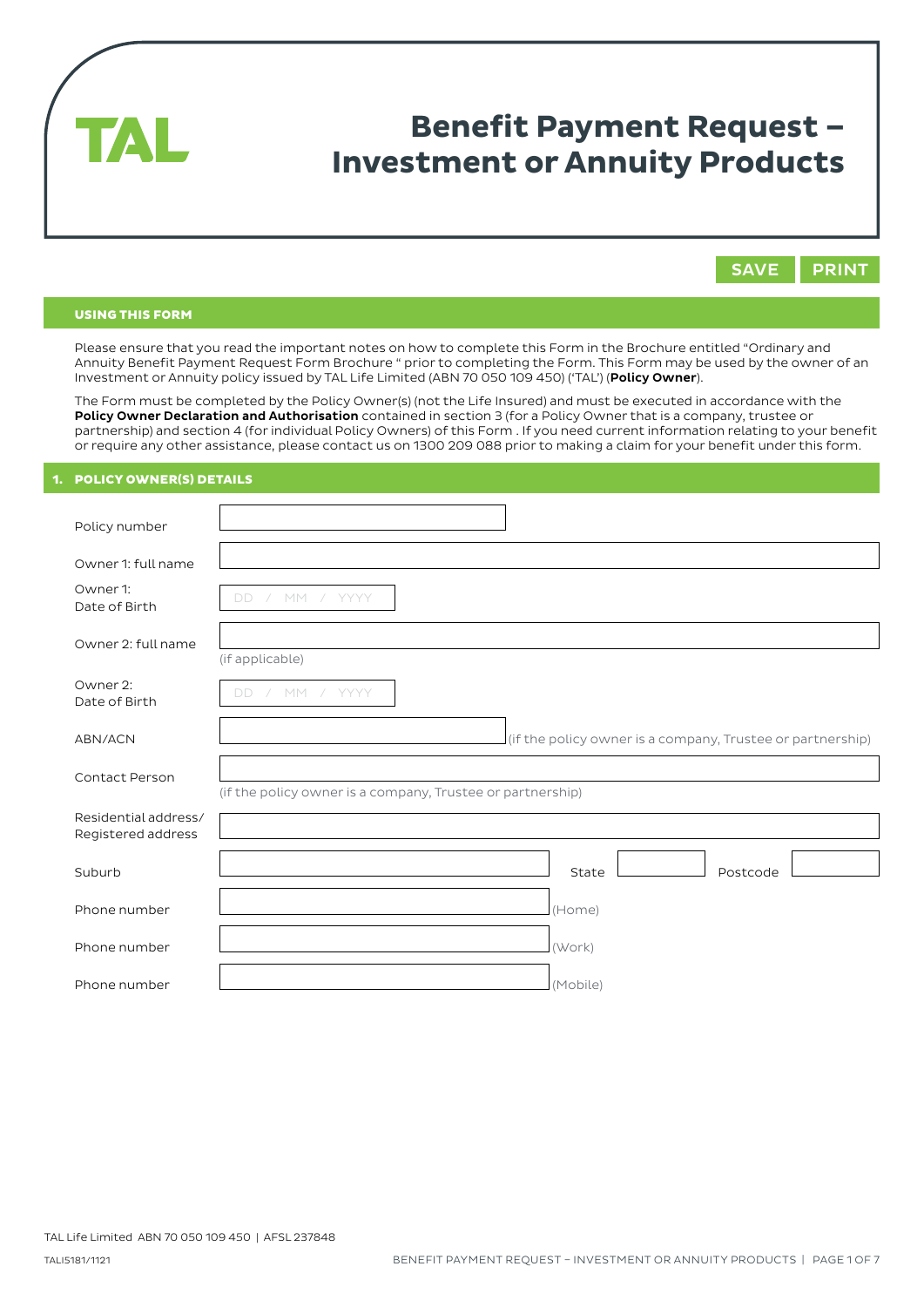| <b>2. PAYMENT OPTIONS</b>                                                                                                        |                                                                                                                                                                                                                                                              |  |
|----------------------------------------------------------------------------------------------------------------------------------|--------------------------------------------------------------------------------------------------------------------------------------------------------------------------------------------------------------------------------------------------------------|--|
| Amount you wish to withdraw:                                                                                                     |                                                                                                                                                                                                                                                              |  |
| Total Benefit or                                                                                                                 | \$<br>Specify amount                                                                                                                                                                                                                                         |  |
|                                                                                                                                  | If you would like the payment of the benefit deferred, please provide the earliest date of payment:                                                                                                                                                          |  |
| DD.<br>/ MM / YYYY                                                                                                               |                                                                                                                                                                                                                                                              |  |
| How would you like your benefit paid? Please tick one of the options below.                                                      |                                                                                                                                                                                                                                                              |  |
|                                                                                                                                  |                                                                                                                                                                                                                                                              |  |
| Funds credited to my annuity payment bank account that TAL has on record (Annuity policies only); or                             |                                                                                                                                                                                                                                                              |  |
| Cheque posted to my/our address (cheque will be made payable to the Policy Owner(s) & posted to the address in<br>section 1); or |                                                                                                                                                                                                                                                              |  |
|                                                                                                                                  | Amount to be credited to the Policy Owner(s)' account as detailed below (no third party accounts):                                                                                                                                                           |  |
| Name of financial<br>institution                                                                                                 |                                                                                                                                                                                                                                                              |  |
|                                                                                                                                  |                                                                                                                                                                                                                                                              |  |
| <b>Branch location</b>                                                                                                           |                                                                                                                                                                                                                                                              |  |
| <b>BSB</b>                                                                                                                       | (must be 6 digits)                                                                                                                                                                                                                                           |  |
| Account number                                                                                                                   |                                                                                                                                                                                                                                                              |  |
| Name of account<br>holder(s)                                                                                                     |                                                                                                                                                                                                                                                              |  |
|                                                                                                                                  | <b>DECLARATION AND AUTHORISATION FOR COMPANIES, TRUSTEES OR PARTNERSHIPS</b>                                                                                                                                                                                 |  |
|                                                                                                                                  |                                                                                                                                                                                                                                                              |  |
|                                                                                                                                  |                                                                                                                                                                                                                                                              |  |
| I/we declare that:                                                                                                               | 1. I/we have read this Form and the Brochure in its entirety and the information provided in this Form is true and correct. I<br>request and consent to the withdrawal of the benefit as described in this Form and authorise TAL to give due effect to this |  |
|                                                                                                                                  | 2. I am/we are aware that I may ask TAL for information about any fees or charges that may apply, or any other information<br>about the effect this withdrawal may have on my benefits, and do not require any further information for the purpose of        |  |
| this payment request.<br>З.                                                                                                      | I/we discharge TAL of all further liability in respect of the benefits paid in cash                                                                                                                                                                          |  |
|                                                                                                                                  | 4. I am / we are aware that the value of the benefit entitlement pursuant to this withdrawal is calculated using the latest<br>available unit price (if applicable) at the time of processing the payment.                                                   |  |
|                                                                                                                                  | 5. I/we have returned the original Policy Document, or if the original Policy Document cannot be located, or has been<br>misplaced, lost, or destroyed, I/we have submitted a duly executed Statutory Declaration For Lost Policy Form.                      |  |
|                                                                                                                                  | 6. If the policy ownership has changed, or transferred, or if a new trustee has been appointed since the commencement of<br>your policy, I/we have provided a duly executed Memorandum of Transfer and/ or Statutory Declaration.                            |  |
|                                                                                                                                  | 7. I/we have provided in support of this Form the identification documents as applicable in section 2 of the Ordinary and<br>Annuity Benefit Payment Request Form Brochure.                                                                                  |  |
| Name                                                                                                                             |                                                                                                                                                                                                                                                              |  |
|                                                                                                                                  | Sole Director<br>Company Secretary<br>Director<br>Individual Trustee<br>Partner                                                                                                                                                                              |  |
|                                                                                                                                  | Attorney<br>Witness                                                                                                                                                                                                                                          |  |
| Signature                                                                                                                        | Х<br>$MM$ /<br><b>YYYY</b><br>DD.<br>Date                                                                                                                                                                                                                    |  |
|                                                                                                                                  |                                                                                                                                                                                                                                                              |  |
| Name                                                                                                                             |                                                                                                                                                                                                                                                              |  |
|                                                                                                                                  | Sole Director<br>Company Secretary<br>Director<br>Individual Trustee<br>Partner<br>Attorney<br>Witness                                                                                                                                                       |  |

| $\overline{\phantom{a}}$<br>$t \cdot r$<br><b>Sidnature</b> |                      |
|-------------------------------------------------------------|----------------------|
| .                                                           | $\sim$ $\sim$ $\sim$ |

DD / MM / YYYY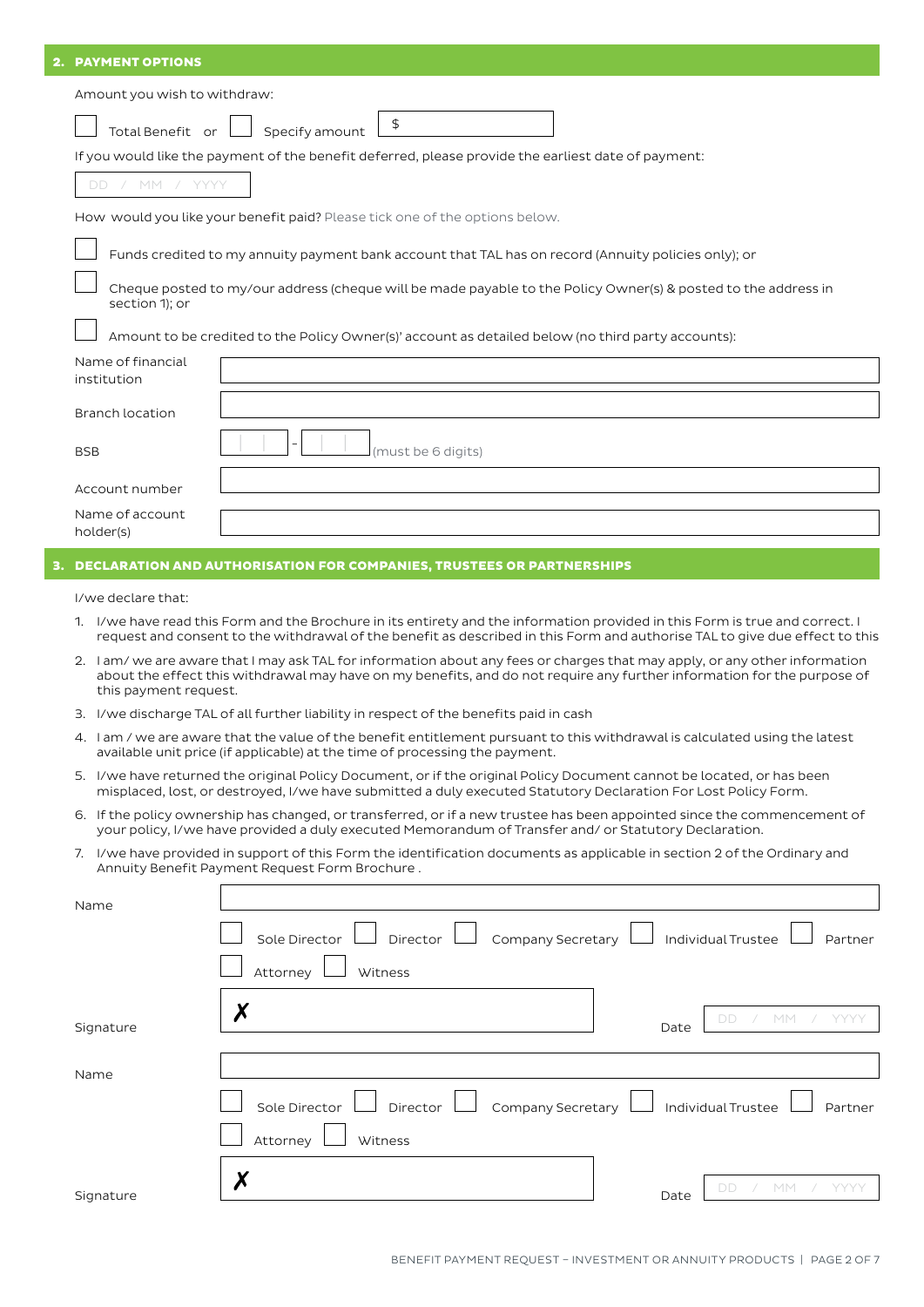## 4. DECLARATION AND AUTHORISATION FOR INDIVIDUALS

I/we declare that:

- 1. I/we have read this Form and the Brochure in its entirety and the information provided in this Form is true and correct. I/ we request and consent to the withdrawal of the benefit as described in this Form and authorise TAL to give due effect to this withdrawal.
- 2. I am/we are aware that I may ask TAL for information about any fees or charges that may apply, or any other information about the effect this withdrawal may have on my benefits, and do not require any further information for the purpose of this payment request.
- 3. I/we discharge TAL of all further liability in respect of the benefits paid in cash.
- 4. I am/ we are aware that the value of the benefit entitlement pursuant to this withdrawal is calculated using the latest available unit price (if applicable) at the time of processing the payment.
- 5. I/we have returned the original Policy Document, or if the original Policy Document cannot be located, or has been misplaced, lost, or destroyed, I/we have submitted a duly executed Statutory Declaration For Lost Policy Form .
- 6. I/we have provided in support of this Form the identification documents applicable to me in section 1 of the Ordinary and Annuity Benefit Payment Request Form Brochure.

| Name                          |                                                                                 |
|-------------------------------|---------------------------------------------------------------------------------|
| Capacity<br>(Companies only): | Sole Director<br>Director<br>Company Secretary<br>Individual Trustee<br>Partner |
| Signature                     | DF<br>Date                                                                      |
| Name                          |                                                                                 |
| Capacity<br>(Companies only): | Individual Trustee<br>Sole Director<br>Director<br>Company Secretary<br>Partner |
| Signature                     | DE<br>Date                                                                      |

## SUBMITTING THIS FORM

Please return your completed form and any supporting documentation to:

TAL Life Limited GPO Box 5380 Sydney NSW 2001

## CONTACTING TAL

 $\odot$ customerservice@tal.com.au

 $\%$  1300 209 088 Monday to Friday 8.00am 7.00pm (AEST/AEDT)

⊕ tal.com.au

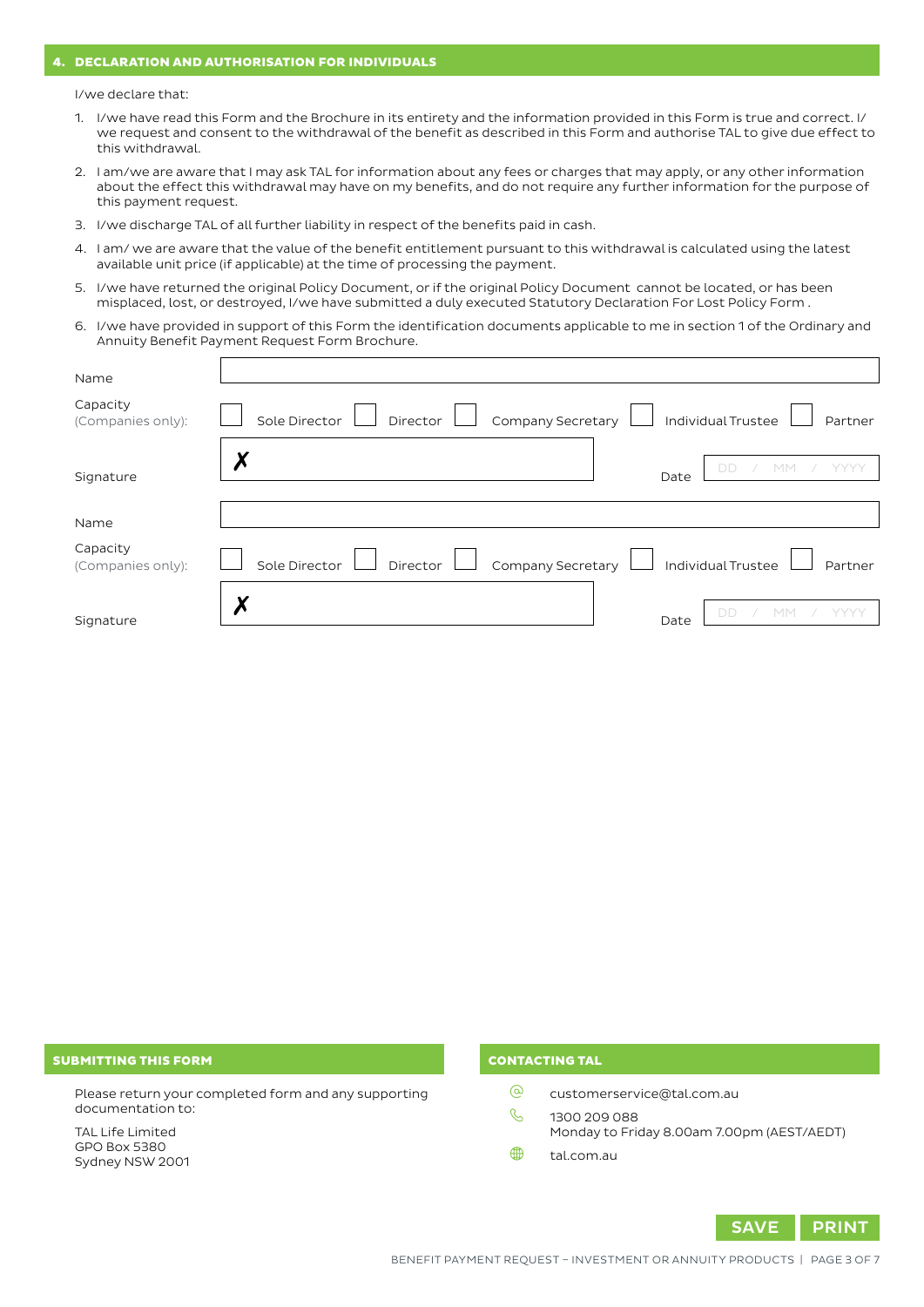# **Ordinary and Annuity Benefit Payment Request Form Brochure**

# HOW TO USE THIS BROCHURE

This brochure is to be read in conjunction with the Benefit Payment Request Form Investment or Annuity Products form (Form).

## 1. PROOF OF IDENTITY – POLICY OWNED BY ONE OR MORE INDIVIDUALS

In order for us to release your benefit, we require you to provide us with the following identification for each Individual Policy Owner.

- Certified copy of your Driver's Licence or
- Certified copy of your Passport (photo page only) AND a certified copy of one of the following documents showing your current residential address: Motor Vehicle Registration or Insurance papers, Property Rates Notice, Property Lease Agreement, Home Insurance papers, Utility Bills (eg. telephone, electricity or gas), Bank or Credit Card statement. Note that these documents must be 12 months old or less.

If a Passport or a Driver's Licence is not available, please supply one (1) document from List A and one (1) document from List B below.

## **LIST A**

- Certified copy of your Birth/Citizenship Certificate.
- Certified copy of your Centrelink Pension Card.

#### **LIST B**

- Certified copy of a Centrelink Payment Letter.
- Certified copy of a Government or Local Council Notice (which must be no more than 12 months old at the time your Form is submitted to us) containing your current name and address. Examples of such documents include an Australian Taxation Office notice of assessment or a rates notice from council.
- Certified copy of a Concession Card. The following Concession Cards are accepted: a Pensioner Concession Card, a Health Care Card or a Seniors Health Card.

Please note that we are unable to process your request for the payment of benefit made under the Form without the required proof of identity listed above. TAL may request the original certified copies. Please keep them in a safe place.

### **Original Policy Document**

You will also need to return to us the original Policy Document with the Form. If the original Policy Document has been lost, each Policy Owner must complete and return to us a Statutory Declaration For Lost Policy Form. This form is available from our website www.tal.com.au or by contacting us on 1300 209 088.

To avoid any delay in processing your benefit payment request, please refer to section 4 entitled Certification of identification documents and section S entitled Checklist for certifying identification documents for information on how to properly certify the identification documents listed above.

Note: TAL reserves the right to request additional identification documentation from the Policy Owner or holder of the nominated account.

## 2. PROOF OF IDENTIFY – POLICY OWNED BY A COMPANY, TRUSTEE(S) OR PARTNERSHIP

In order for us to release your benefit, we require you to provide us with the following identification:

- if the Policy Owner is a company, a certified copy of documentation on letterhead from ASIC. ATO or the fund's accountant, confirming the person (by name) and the capacity in which they act in respect of the company; or if an attorney signs the Form, a certified copy of the Power of Attorney which has not been revoked to verify the currency of the Power of Attorney.
- if the Policy Owner is an individual trustee of a trust or self-managed superannuation fund, where one or more individual trustees are authorised to sign on behalf of all other trustees, a certified copy of the deed or the relevant instrument providing the authorisation.
- if the Policy Owner is a partnership, a certified copy of documentation which evidences the capacity in which the person signs for the Partnership or a certified copy of the Power of Attorney which has not been revoked to verify the currency of the Power of Attorney.

Please note that we are unable to process your request for the payment of benefit made under the Form without the required proof of identity listed above.

#### **Original Policy Document**

You will also need to return to us an original Policy Document with the Form . If the original Policy Document has been lost, the Policy Owner must complete and return to us a Statutory Declaration For Lost Policy Form. This form is available from our website www.tal.com.au or by contacting us on 1300 209 088.

To avoid any delay in processing your benefit payment request, please refer to section 4 entitled Certification of identification documents and section 5 entitled Checklist for certifying identification documents for information on how to properly certify the identification documents listed above.

Note: TAL reserves the right to request additional identification documentation from the Policy Owner or holder of the nominated account.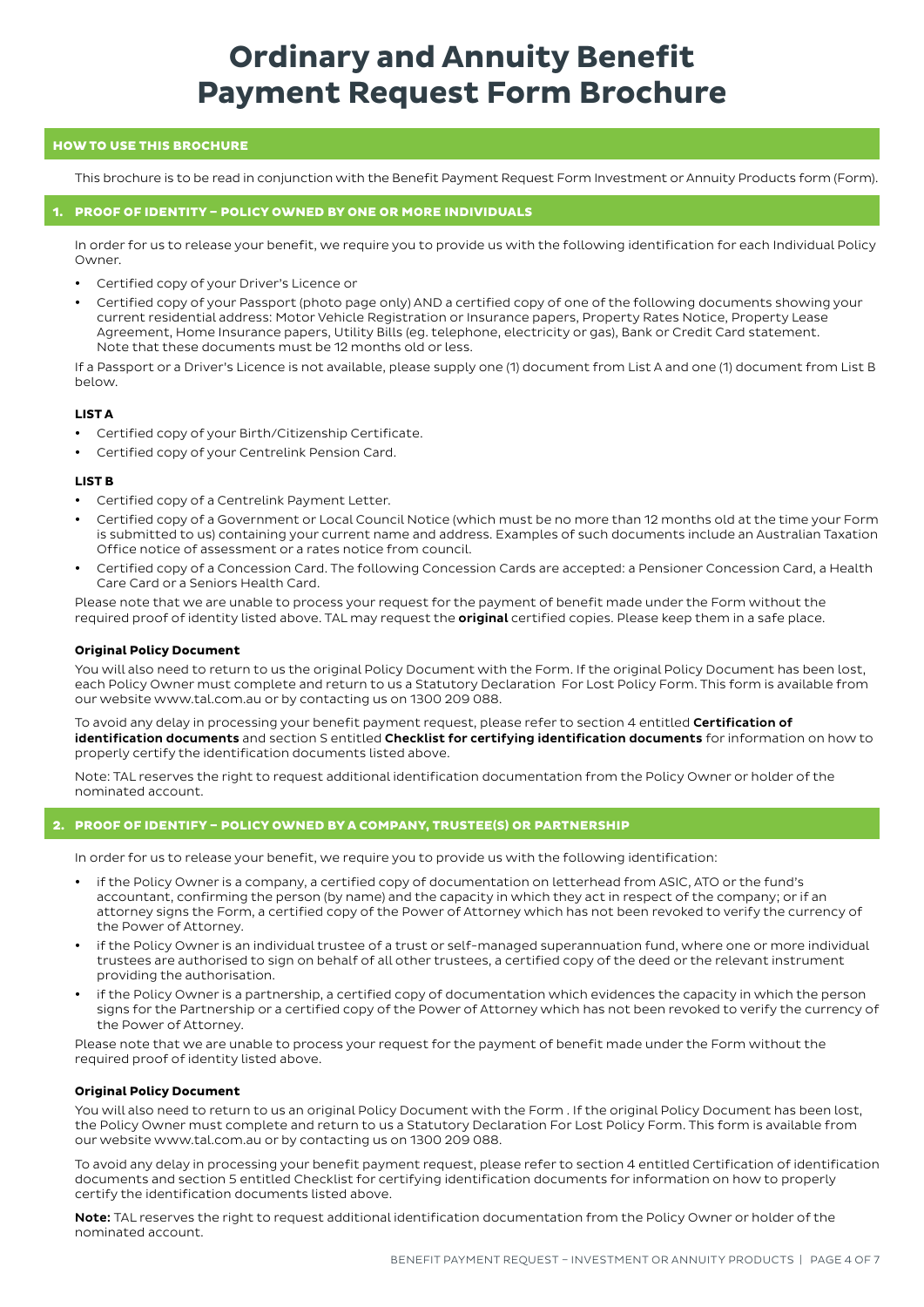#### **Declaration applicable to one or more individual Policy Owner(s)**

Please ensure you have carefully read and understood the declarations contained in section 4 of the Form prior to signing.

#### **Declarations applicable to a Policy Owner that is a company, trustee or partnership**

Please ensure you have carefully read and understood the declarations contained in section 3 of the Form prior to signing.

#### **How to properly sign the Form if you are an individual Policy Owner**

- If you are an individual, the Form must be signed by you or your attorney. If an attorney signs the Form on your behalf then you must also attach a certified copy of the Power of Attorney which has not been revoked and we will forward you a suitable execution form
- If there is more than one Policy Owner, then the Form must be signed by each Policy Owner in the manner described above.

#### **Have you changed your name or are signing on behalf of another person?**

- If you have changed your name or are signing on behalf of the applicant, you will need to provide a certified linking document. A linking document is a document that proves a relationship exists between two (or more) names.
- The following table contains information about suitable linking documents.

| <b>Purpose</b>                 | <b>Suitable Linking Document</b>                              |
|--------------------------------|---------------------------------------------------------------|
| Change of name                 | Marriage certificate, Deed poll or Change of name certificate |
| Signed on behalf of the Policy | Guardianship papers or Power of Attorney                      |

#### **How to properly sign the Form if you are a Policy Owner that is a company, trustee or partnership**

- If you are a Policy Owner that is company, trustee or partnership, you must sign under section 3 of the Form.
- If you are a company, the Form must be signed either by:
	- a director and a secretary or two directors and dated. If the company has a sole director, then the Form must be signed by that sole director and dated; or
	- an authorised representative in the presence of a witness and dated. The witness must also sign and ensure it is dated; or
	- an attorney in the presence of a witness and dated. The witness must also sign and ensure his or her signature is dated.
- If you are a partnership, the Form must be completed and signed by:
	- each partner; or
	- one or more partners authorised under the partnership deed or the relevant instrument to sign on behalf of all others; or
	- a partner authorised under a Power of Attorney to sign on behalf of all other partners, witnessed and dated. The witness must also sign and ensure his or her signature is dated.
- If you are individual trustees of a trust or a self-managed superannuation fund, the Form must be completed by:
	- each individual trustee; or
	- one or more individual trustees authorised under the trust deed or the relevant instrument to sign on behalf of all other trustees.

If the Form is not executed in accordance with the above instructions and/or the verification documentation requested is not provided, we may be unable to process your request.

## 4. CERTIFICATION OF IDENTIFICATION DOCUMENTS

All submitted copies of identification documents (including any linking documents described below) need to be certified as true and correct copies of the original by a certifier who has the necessary qualifications and authorisations to certify as set out in the point below

- The certifier must sight the original document and copy of the original document and ensure that the copy of the original document is certified as true and correct copies of the original by writing or stamping on the first page of each such document the following words:
	- In respect of a photograph on a photographic document such as a licence or passport: "I certify that I have seen the original documentation and that the photocopy is a true likeness and this copy is a complete and accurate copy of that original";

OR

- For any other documents: "I certify that I have seen the original documents and this copy is a true and correct copy of that original".
- Please ensure that the above certification wording is followed by inserting the certifier's [full name], [signature], [date], [qualification of the person certifying the documents e.g. JP (see below for a list of persons with the requisite qualifications and authorisations) ], [Qualification / Registration Number/Licence Number/official stamp, as applicable e.g. JP ID or notary public registration number], [business address], [telephone number].
- If the document has more than one page, then the remaining pages must all be initialled by the certifier.
- The following persons have the necessary qualifications and authorisations to certify copies of original documents as true and correct copies: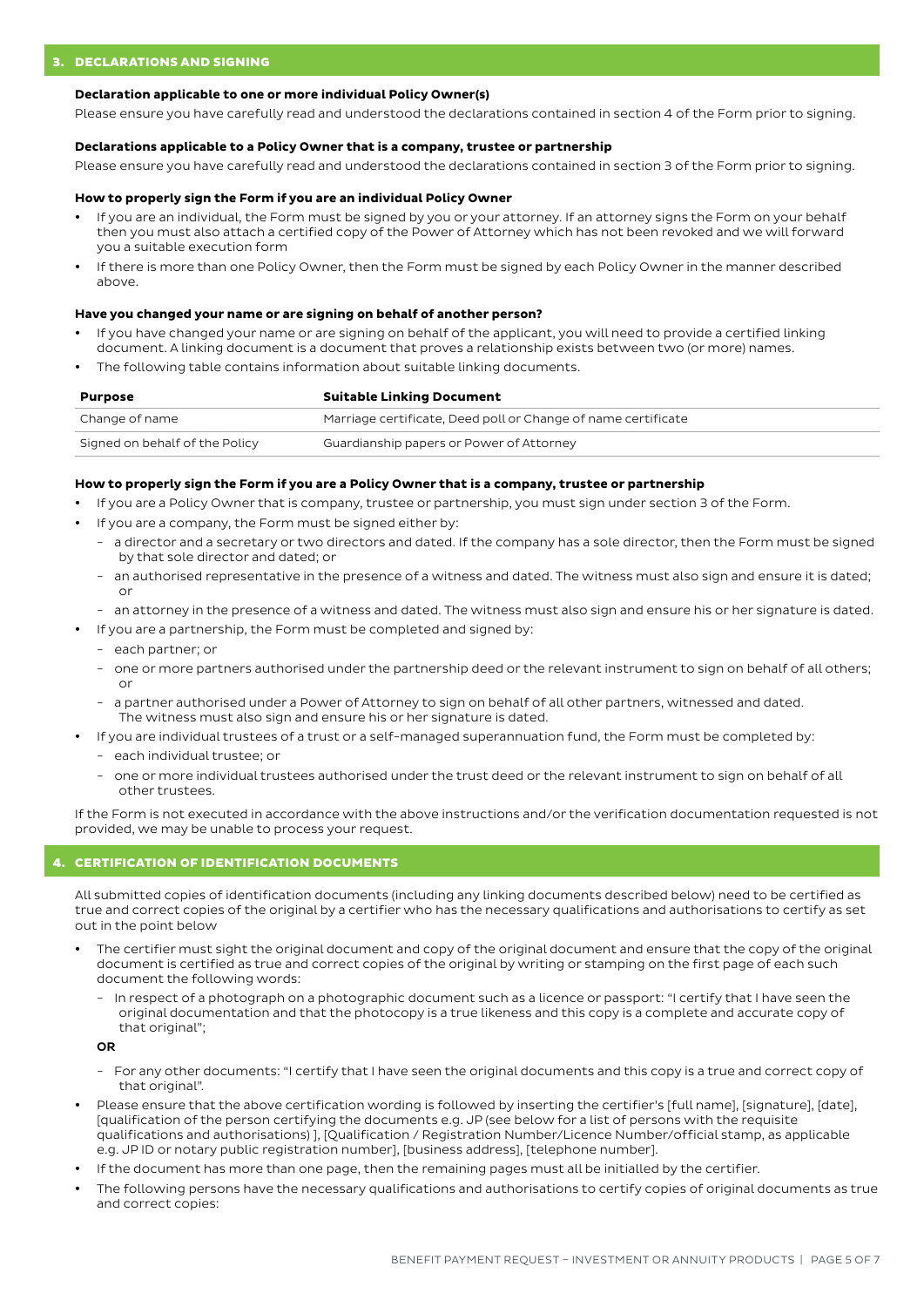#### **Certification of personal documents**

All submitted copies of identification documents (including any linking documents) need to be certified as true copies by an individual approved to do so.

The person who is authorised to certify documents must sight the original and the copy and make sure all pages have been certified as true copies by writing or stamping 'certified true copy' followed by their signature, printed name, qualification and date.

The following people may certify your personal documents and also witness you signing this form:

- 1. Chiropractor
- 2. Dentist
- 3. Legal practitioner
- 4. Medial practitioner
- 5. Nurse
- 6. Optometrist
- 7. Patent attorney
- 8. Pharmacist
- 9. Physiotherapist
- 10. Psychologist
- 11. Trade marks attorney
- 12. Veterinary surgeon
- 13. Agent of the Australian Postal Corporation who is in charge of an office supplying postal services to the public
- 14. Australian Consular Office of Australian Diplomatic Officer (within the meaning of the *Consular Fees Act 1995*)
- 15. Bailiff
- 16. Bank officer with 5 or more continuous years of service
- 17. Building society officer with 5 or more continuous years of service
- 18. Chief executive officer of a Commonwealth court
- 19. Clerk of a court
- 20. Commissioner for Affidavits
- 21. Commissioner for Declarations
- 22. Credit union officer with 5 or more continuous years of service
- 23. Employee of the Australian Trade and Investment Commission who is:
	- a) in a country or place outside Australia, and
	- b) authorised under paragraph 3(d) of the *Consular Fees Act 1995*, and
	- c) exercising his or her function in that place
- 24. Employee of the Commonwealth who is:
	- a) in a country or place outside Australia, and
	- b) authorised under paragraph 3(d) of the *Consular Fees Act 1995*, and
	- c) exercising his or her function in that place
- 25. Fellow of the National Tax Accountants' Association
- 26. Finance company officer with 5 or more continuous years of service
- 27. Holder of a statutory office not included in this list
- 28. Judge of a court
- 29. Justice of the Peace
- 30. Magistrate
- 31. Marriage celebrant registered under Subdivision C of Division 1 of Part IV of the *Marriage Act 1961*
- 32. Master of a court
- 33. Member of Chartered Secretaries Australia
- 34. Member of Engineers Australia , other than at the grade of student
- 35. Member of the Australian Defence Force who is:
	- a) an officer, or
	- b) a non-commissioned officer within the meaning of the *Defence Force Discipline Act 1982* with 5 or more years of continuous service, or
	- c) a warrant officer within the meaning of that Act
- 36. Member of the Institute of Chartered Accountants in Australia, the Australian Society of Certified Practising Accountants or the Institute of Public Accountants
- 37. Member of:
	- a) the Parliament of the Commonwealth, or
	- b) the Parliament of a State, or
	- c) Territory legislature, or
	- d) a local government authority of a State or Territory
- 38. Minister of religion registered under Subdivision A of Division 1 of Part IV of the *Marriage Act 1961*
- 39. Notary public
- 40.Permanent employee of the Australian Postal Corporation with 5 or more years of continuous service who is employed in an office supplying postal services to the public
- 41. Permanent employee of:
	- a) the Commonwealth or a Commonwealth authority, or
	- b) a State or Territory or a State or Territory authority, or
	- c) a local government authority

with 5 or more years of continuous service who is not included in this list

- 42. Person before whom a statutory declaration may be made under the law of the State or Territory in which the declaration is made
- 43. Police officer
- 44.Registrar, or Deputy Registrar, of a court
- 45. Senior Executive Service employee of:
	- a) the Commonwealth or a Commonwealth authority, or
	- b) a State or Territory or a State or Territory authority
- 46.Sheriff
- 47. Sheriff's officer
- 48.Teacher employed on a full-time basis at a school or tertiary education institution
- 49.Member of the Australasian Institute of Mining and Metallurgy